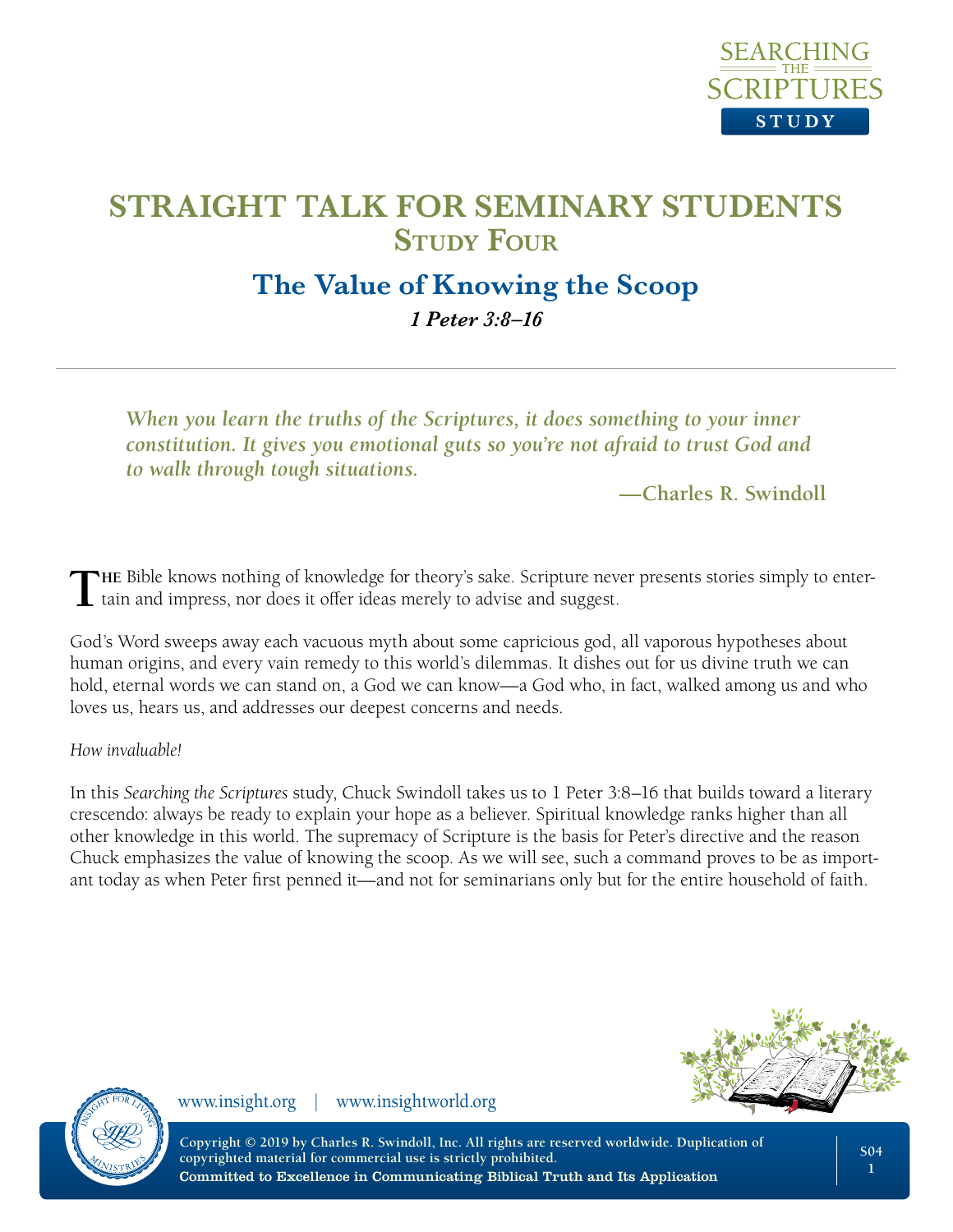

# **The Value of Knowing the Scoop**

*1 Peter 3:8–16*



## **PREPARE YOUR HEART**

Chuck believes spiritual ignorance must be consciously and continuously assaulted. He has devoted his ministry to helping others learn the Bible that they might know God's unique purpose for their lives on earth and have a thriving relationship with Jesus Christ, our Lord and Savior.

Any time we seek to grow spiritually, we must do so in prayer lest this newfound truth remain only a theoretical truth and lead to indifference or pride. We will do that now before we dive into 1 Peter 3:8–16. Ask God to anchor His Word in your heart, shape your perspective, and provide newfound strength to do His will.



#### **YOUR TURN IN THE SCRIPTURES**

Begin your study by paying close attention to what the text says. Observation is step number one of Chuck's four-step Bible study method. We carefully tune in to every word in a passage and how those words fit together. This helps us avoid making Scripture say what it does not say, what we wish it to say, or what someone else incorrectly claims it says.



#### **Observation: Worship Christ as Lord of Your Life**

Take a few moments and slowly read *[1 Peter 3:8–16](https://www.biblegateway.com/passage/?search=1%20Peter%203%3A8-16&version=NLT;NASB)*.



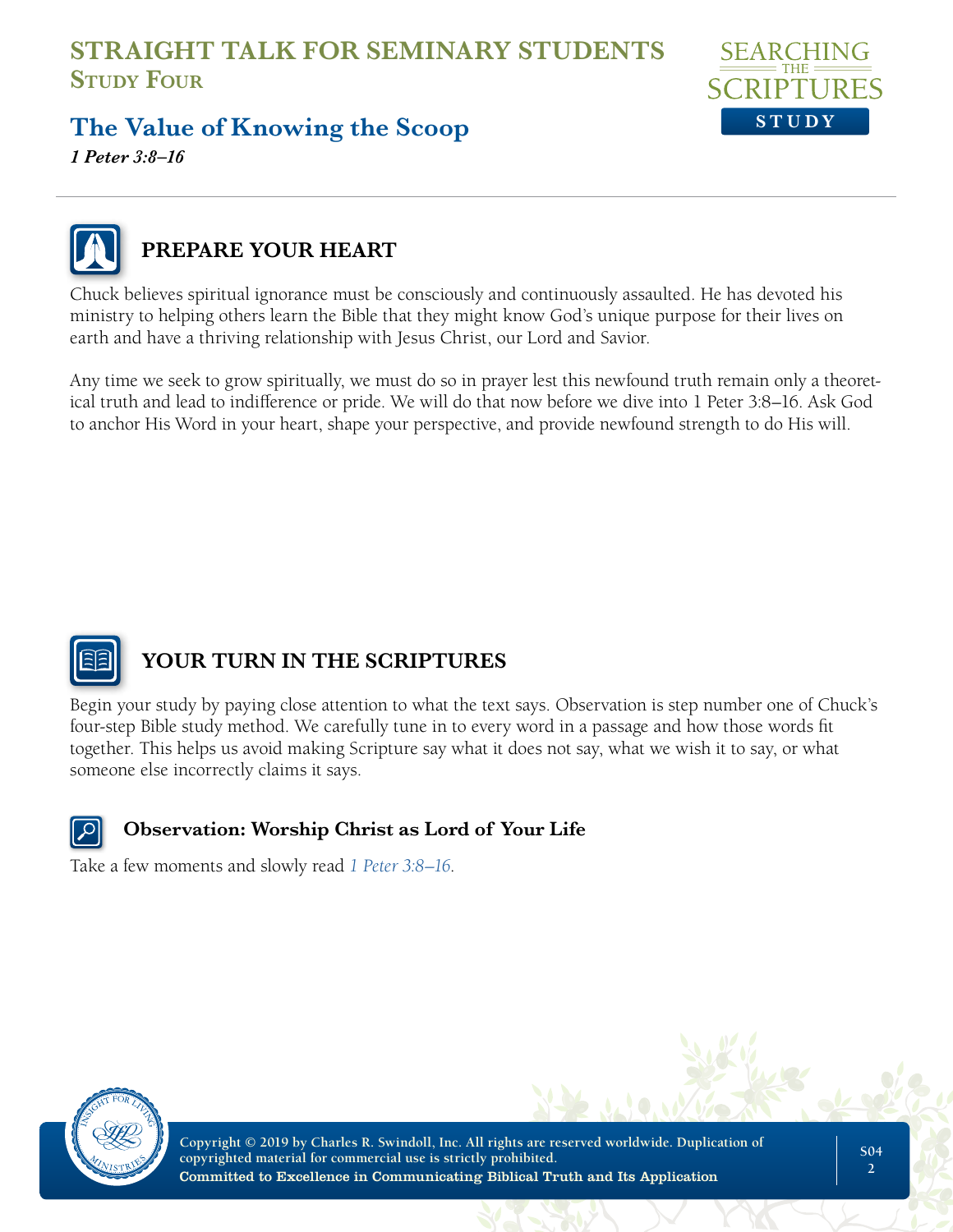

# **The Value of Knowing the Scoop**

*1 Peter 3:8–16*

#### **The Life of Faith in the Sight of God**

What five qualities did Peter want all Christians to pursue according to 1 Peter 3:8?



What commands did Peter give in the first two sentences of 3:9 (NLT)?

What command did Peter give in the third sentence of 3:9, and what logic accompanied this command in the fourth sentence (NLT)?

How do verses 3:9 and 3:10 relate? What promise does 3:10 provide with its commands?



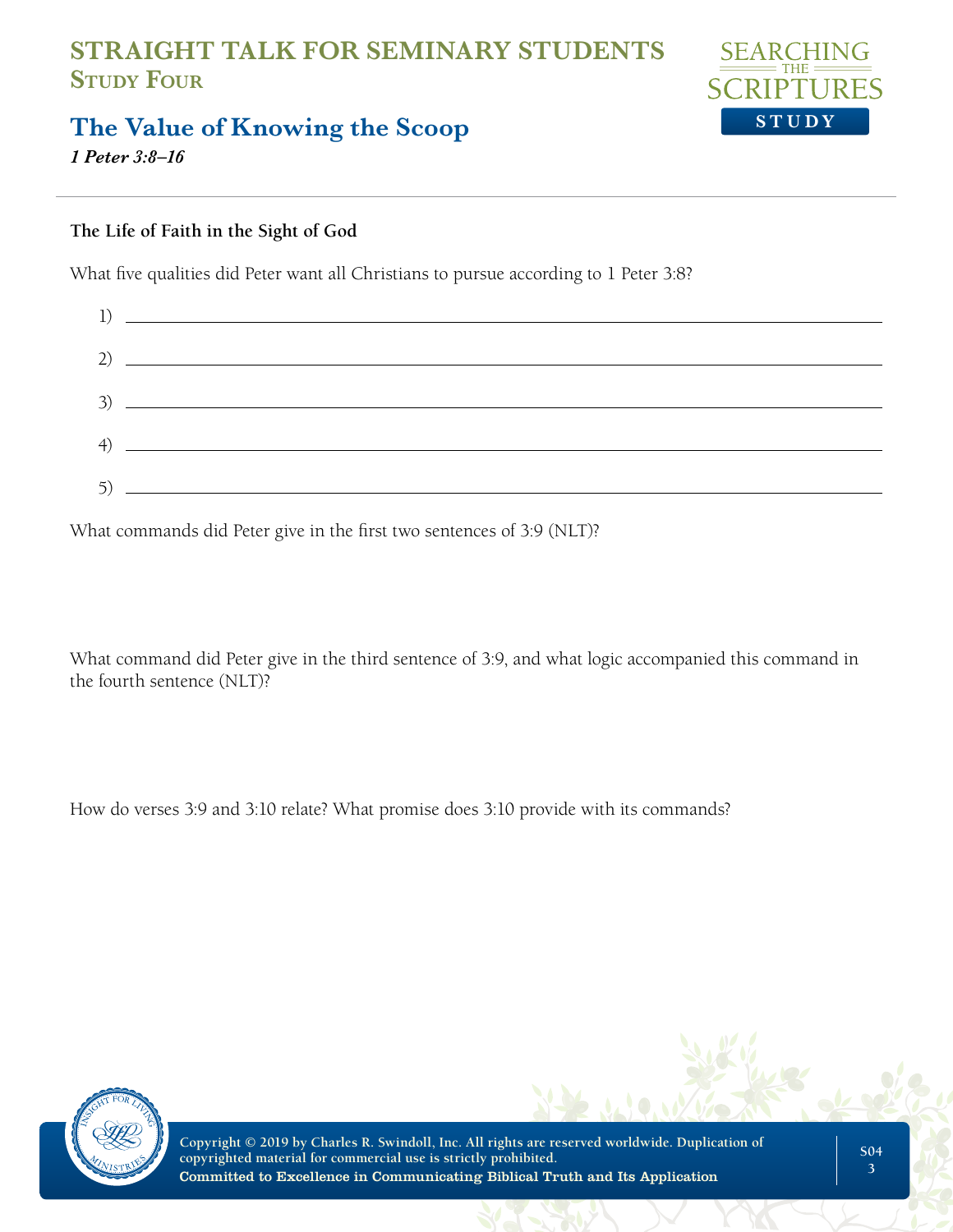

## **The Value of Knowing the Scoop**

*1 Peter 3:8–16*

*Criticism is a constant diet of everyone in ministry, and some of it is deserved. Knowing how to handle it when it's deserved is one thing. Knowing how to handle it when it's not deserved is something else. It takes wisdom to decipher both.* —Chuck Swindoll

List the four imperative verbs in 1 Peter 3:11?

| $\left(4\right)$ | <u> 1989 - Johann Barn, mars eta bainar eta baina eta baina eta baina eta baina eta baina eta baina eta baina e</u> |
|------------------|---------------------------------------------------------------------------------------------------------------------|

How did Peter, in 3:11, develop his commands from 3:9?

What is the logical connection between 3:11 and 3:12?

After 3:12, Peter shifted the topic from our life of faith in the sight of God to the life of faith before non-Christians in the community.

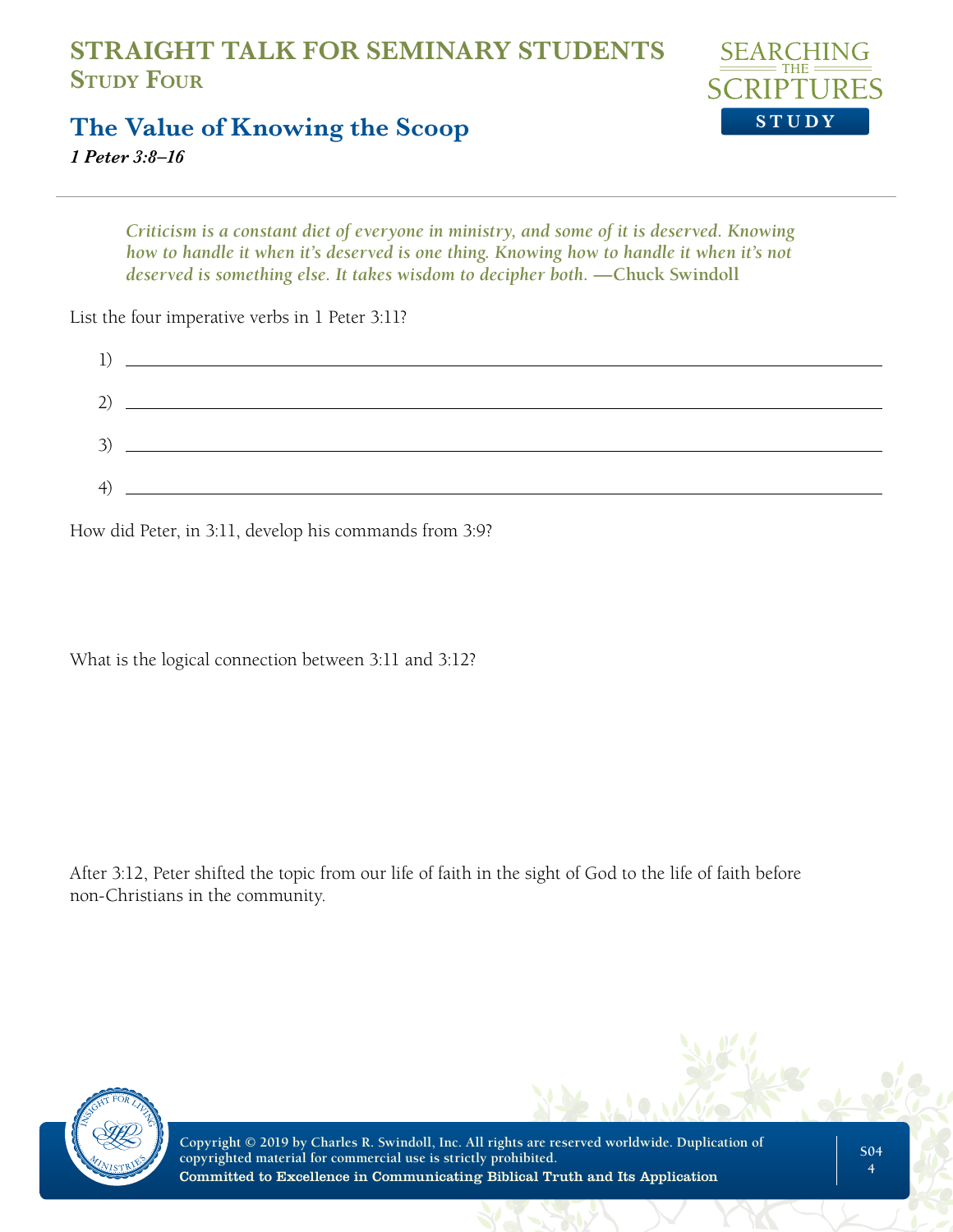

## **The Value of Knowing the Scoop**

*1 Peter 3:8–16*

#### **The Life of Faith in the Sight of Non-Believers**

What clue in 1 Peter 3:13 reveals Peter's shift in topic so readers might think about how non-Christians view the lives of Christians?

How does 3:14 connect to 3:9–12?

According to 3:14, how did Peter want his readers to view their unjust suffering, and how did he want them to respond?

How does 3:15 logically follow 3:14?



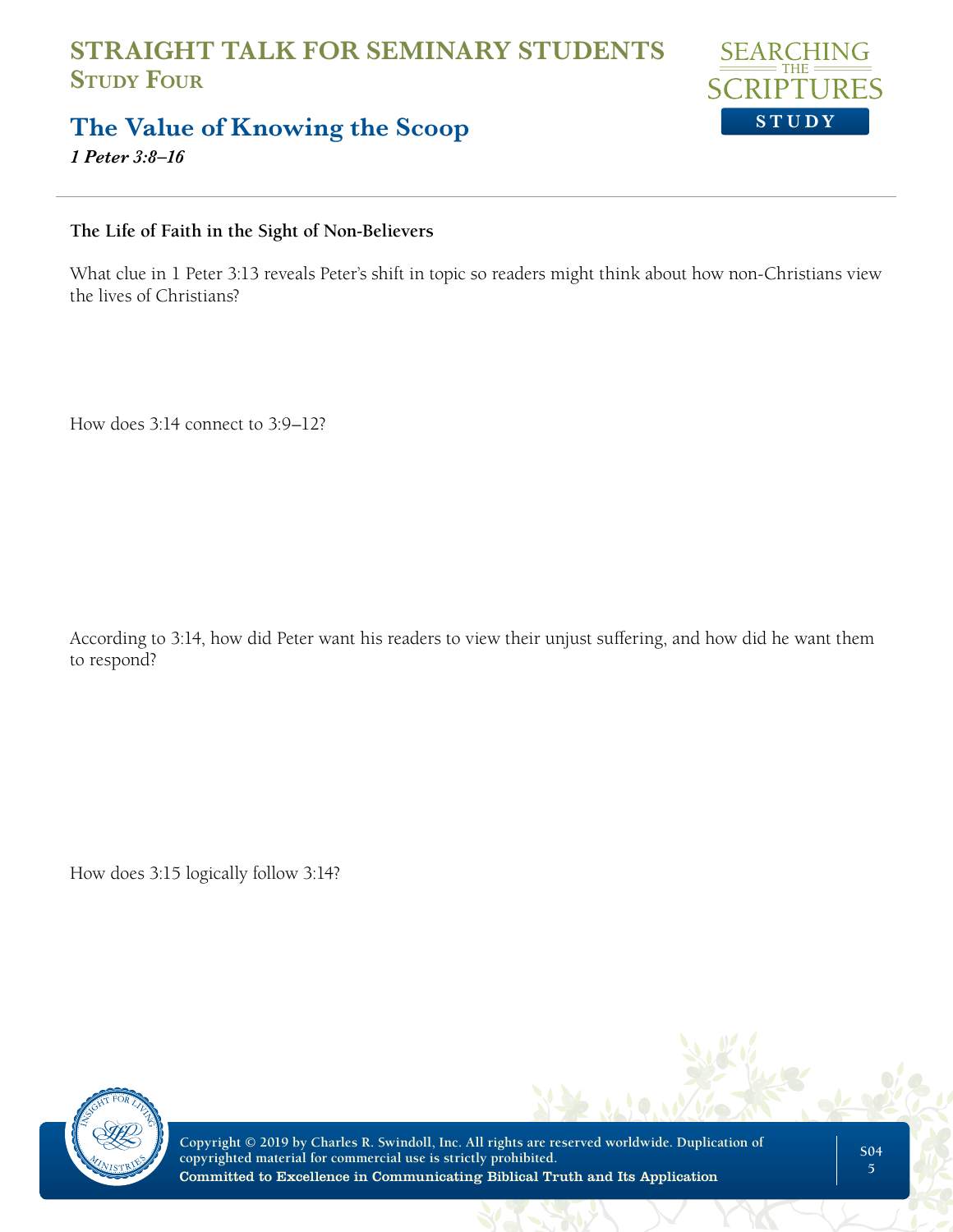

#### **The Value of Knowing the Scoop**

*1 Peter 3:8–16*

*First Peter 3:15: "Sanctify Christ as Lord in your hearts," You're my Lord. You're the One I want to please. You're my Master. I'm just a shepherd. I'm just a voice. You're the Word. So, I bow before You, Lord, and I wait upon You to guide me in this situation.* — Chuck **Swindoll**

According to 1 Peter 3:15–16, what did Peter say will keep a believer's conscience clear?

According to 3:16, what did Peter say will bring shame to those who persecute believers?

How rewarding to read the Bible slowly and reflectively! Did you grasp Peter's theological rationale? Sure, some of his directions prove tough to follow. Actually, impossible in our own strength and nonsensical in our power-hungry world. But we depend upon Jesus who fortifies our faith and illumines our minds with an eternal perspective.

#### **Interpretation: Always Be Ready**

During interpretation, we come to an understanding of what the text means. We dig in to the ancient culture, historical context, and theological truth. Be sure to have your Bible study resources available.

*[Research](https://insight.org/resources/bible/the-general-epistles/first-peter)* the historical context of 1 Peter and record how this informs why he wrote what we find in 1 Peter 3:8–16. Also, you can read the article in *[The Swindoll Study Bible](https://store.insight.org/p-1816-the-swindoll-study-bible-nlt.aspx)* titled "Asia Minor" found near the beginning of Chuck's comments on 1 Peter.

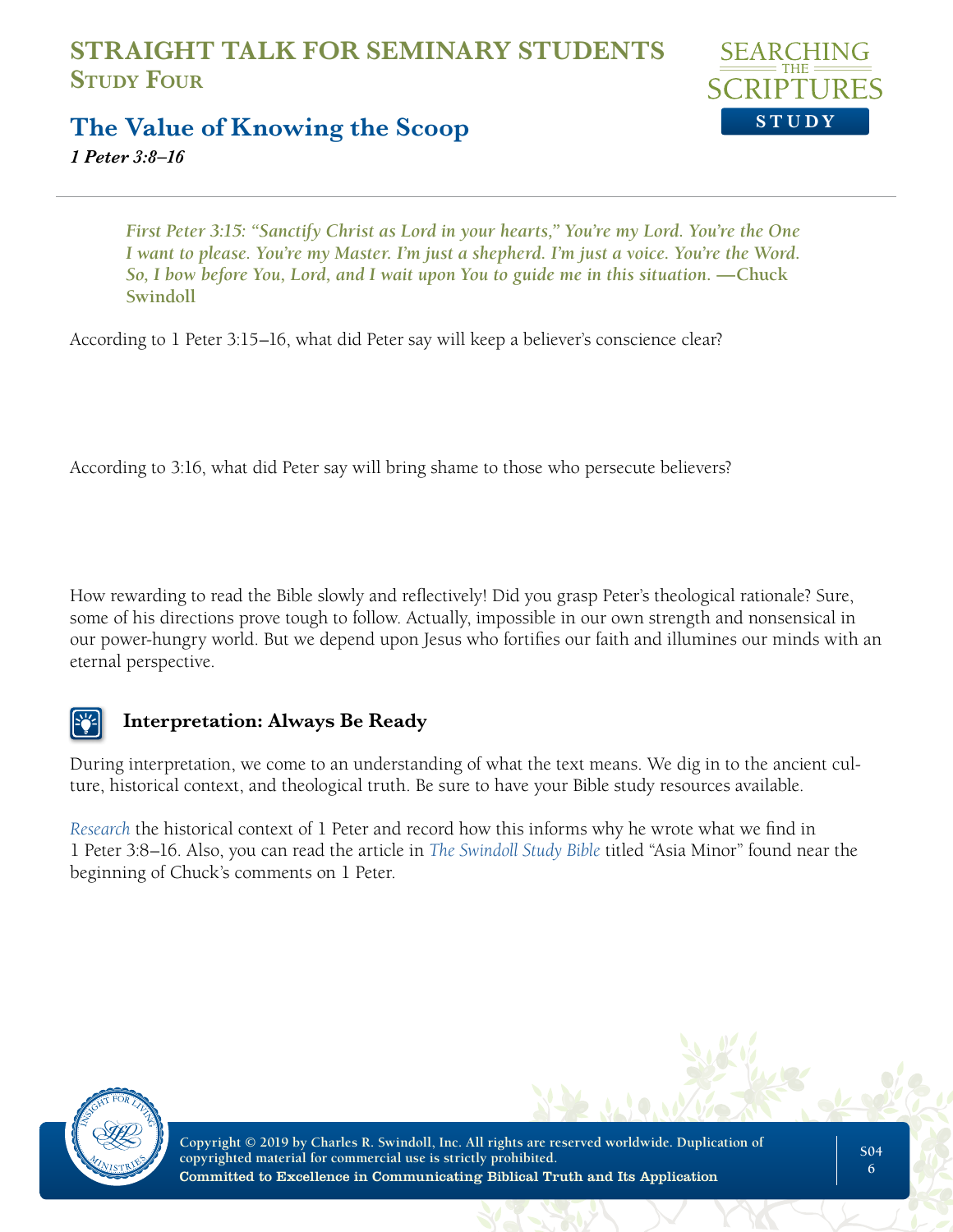

## **The Value of Knowing the Scoop**

*1 Peter 3:8–16*

#### **Know What You Believe and Why**

Peter supplied four promises to accompany his commands in 1 Peter 3:8–16. These promises are found in 3:9, 3:10, 3:12, and 3:14. Summarize these promises and explain how a knowledge of them proves valuable for Christians.

According to the context of 3:15, why would someone ask a Christian about his or her hope, and why should Christians always be ready to explain their hope?

*The great tendency is to be ugly in return for evil, but you disarm those who do evil against you with kindness and biblical truth.* **—Chuck Swindoll**

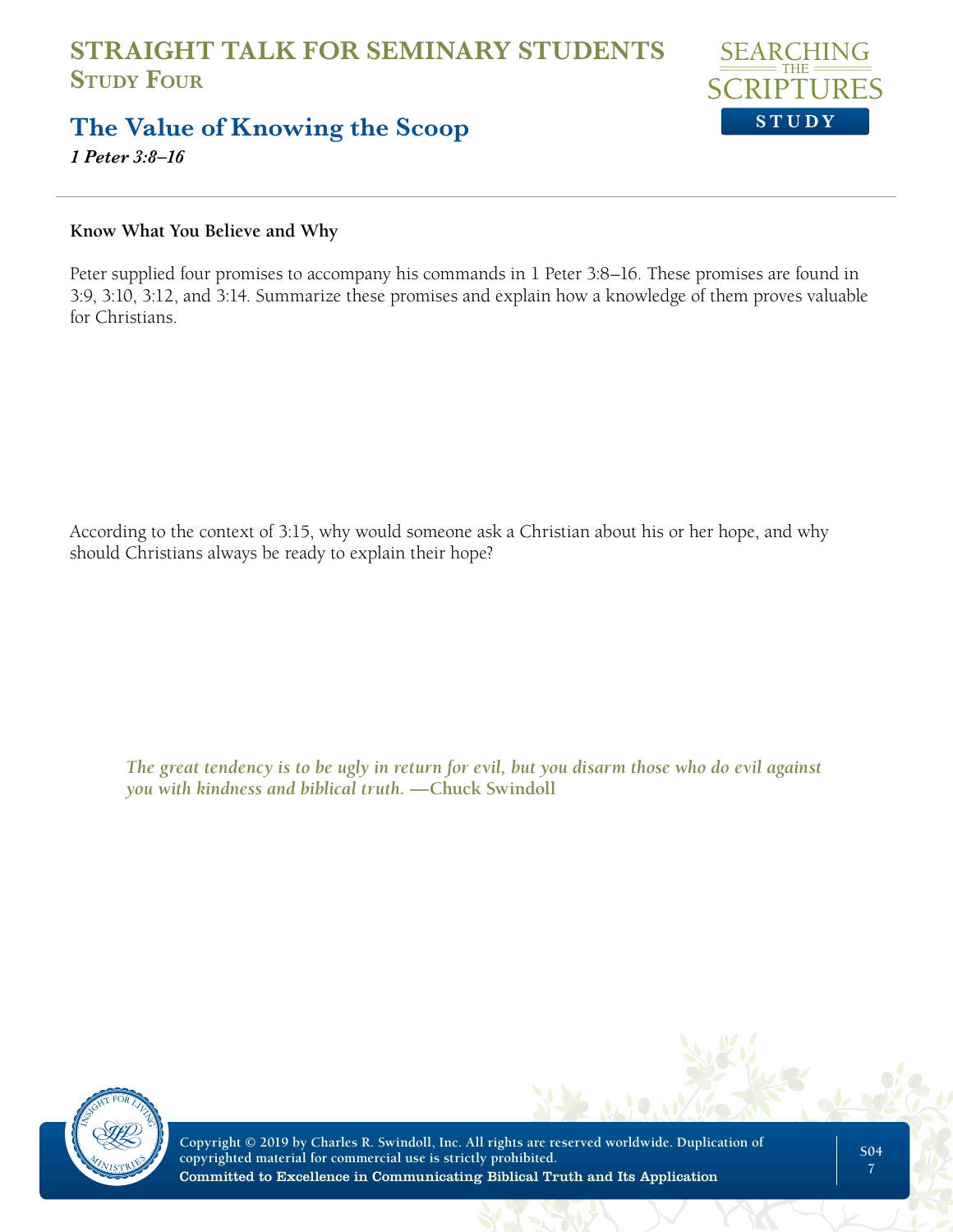

## **The Value of Knowing the Scoop**

*1 Peter 3:8–16*

#### **Practice**

Imagine you have been wronged by a friend or family member. Your resistance to retaliate makes him or her curious. You have prayed for this person's heart to soften. The next time you talk to this friend or family member, he or she asks, "Now, why did you choose to become a Christian?" Write below how you would answer, highlighting the hope you have and how it strengthens you to repay good for evil.

#### **Correlation: I Decided to Know Nothing except Christ Crucified**

As Corinth thrived in culture, commerce, and education, Paul arrived on the scene with a new message to exchange the empty promises of human achievements with divine wisdom and hope. Some believed his message. After Paul left Corinth, he wrote to the church recounting how he had ministered the gospel of God among them.

In *[1 Corinthians 1:18–2:16](https://www.biblegateway.com/passage/?search=1%20corinthians%201%3A18-2%3A16&version=NLT;NASB)*, Paul wrote an extended discussion on the value of knowing Jesus and how the gospel is foolishness to some and a stumbling block to others. Take a moment now to read the passage. Do not worry about catching every detail or defining all the vocabulary. Simply note the importance of spiritual knowledge and what Paul has to say about it.

*But never stop studying. Make certain that you have that Bible open and you have your heart set on gleaning from it truth to live by—truth to guide your ministry.*  **—Chuck Swindoll**

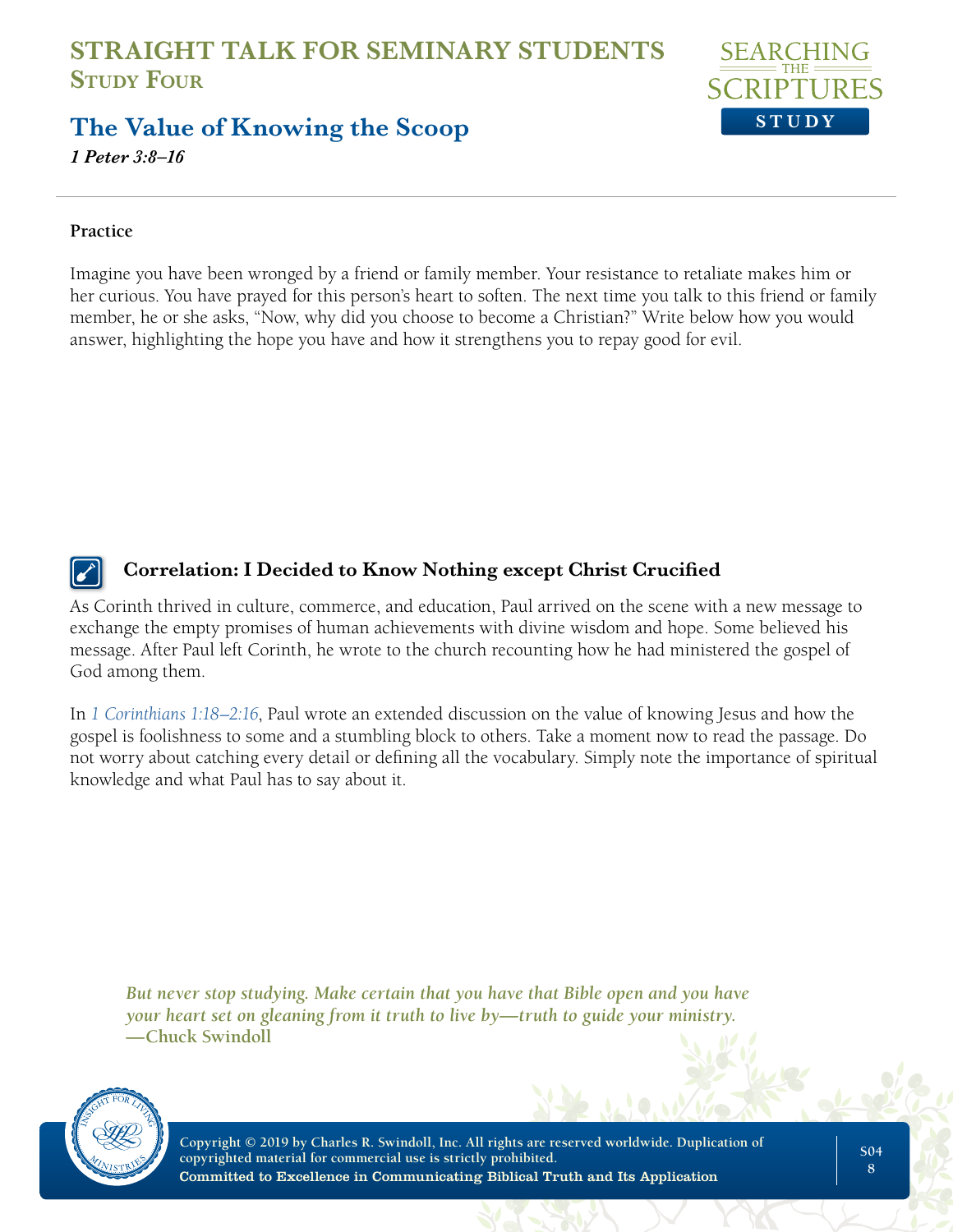

## **The Value of Knowing the Scoop**

*1 Peter 3:8–16*

#### **Application: Watching Out for the Dangers of Knowledge**

Chuck provided a few principles for us to remember so that we might rightly use the spiritual knowledge we gain. Having spiritual knowledge does not automatically make us more mature or bring us closer to God. That is why Chuck wants us—seminary students, pastors, and new and old Christians alike—to internalize and act upon what we learn.

#### **Principle One**

*Knowledge can be dangerous when it lacks scriptural support.* So many spiritual books and sermons offer clever, thought-provoking advice but without basis in God's Word. How can you ensure the spiritual knowledge you receive is founded upon the Bible?

#### **Principle Two**

*Knowledge can be dangerous when it becomes an end in itself.* How easy this can be for seminary students who swim, day and night, in the pool of divine truth. Chuck tells us to remember that God's Word always moves us to obedience in faith, action in love, and joy in hope. What a priceless treasure! Detail a simple plan to guard against making spiritual knowledge an end in itself.

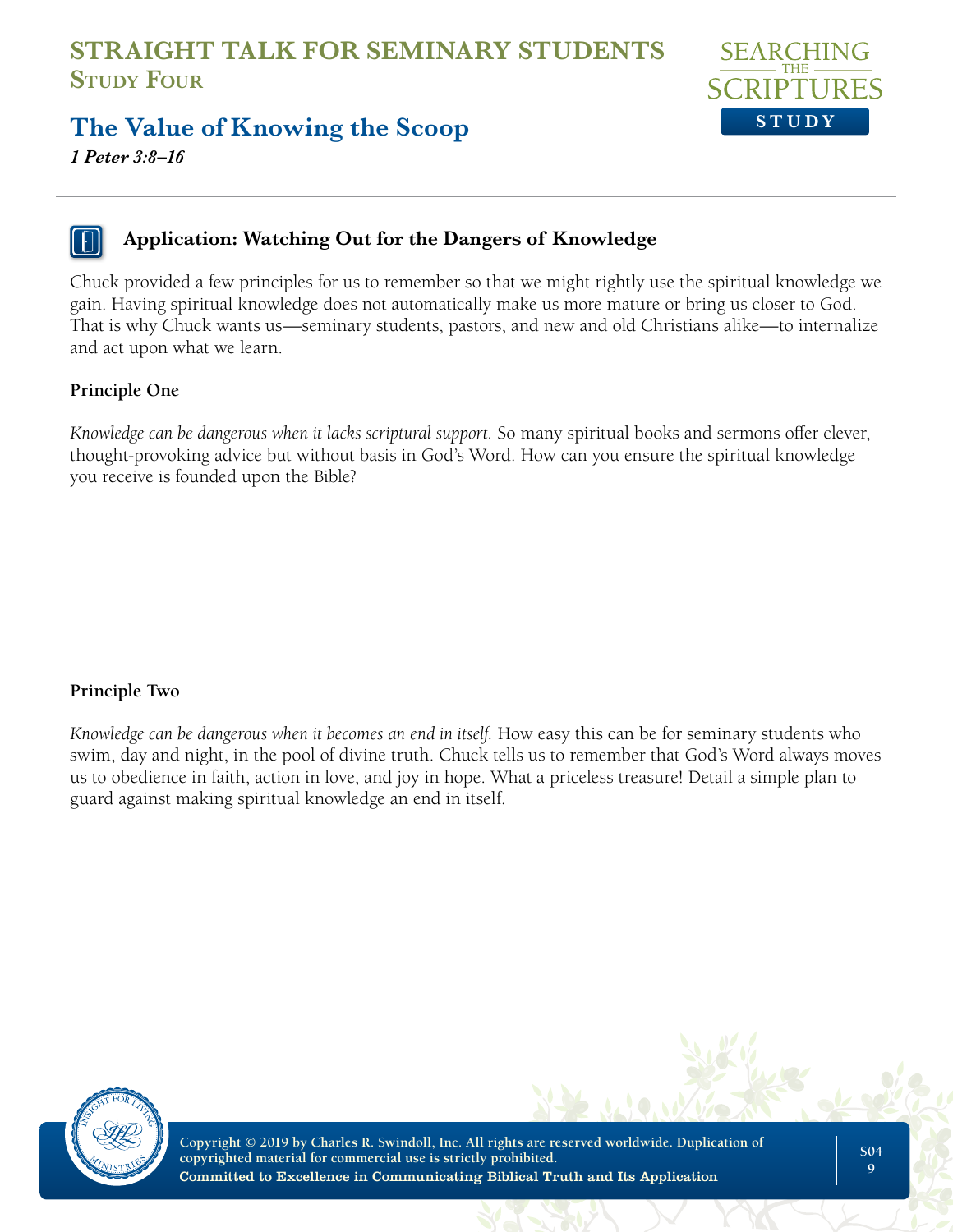

## **The Value of Knowing the Scoop**

*1 Peter 3:8–16*

#### **Principle Three**

*Knowledge is dangerous when not balanced with grace and love.* Some use knowledge like a sledgehammer that destroys rather than a balm that heals or a light that guides. Is there a specific person who comes to mind for whom you might need to use your knowledge of Scripture in a "gentle and respectful way" (1 Peter 3:16)? If so, record how you can do this.

God gives us no theories or fanciful stories. Every single person comes into this world with a problem too deep to be entertained away or solved by human ingenuity. That is why God Himself came wrapped in human flesh, to give us the "words of eternal life" (John 6:68 NASB). Cherish them. He cherishes you.



## **A FINAL PRAYER**

Record below a prayer in response to what you have learned through this study.